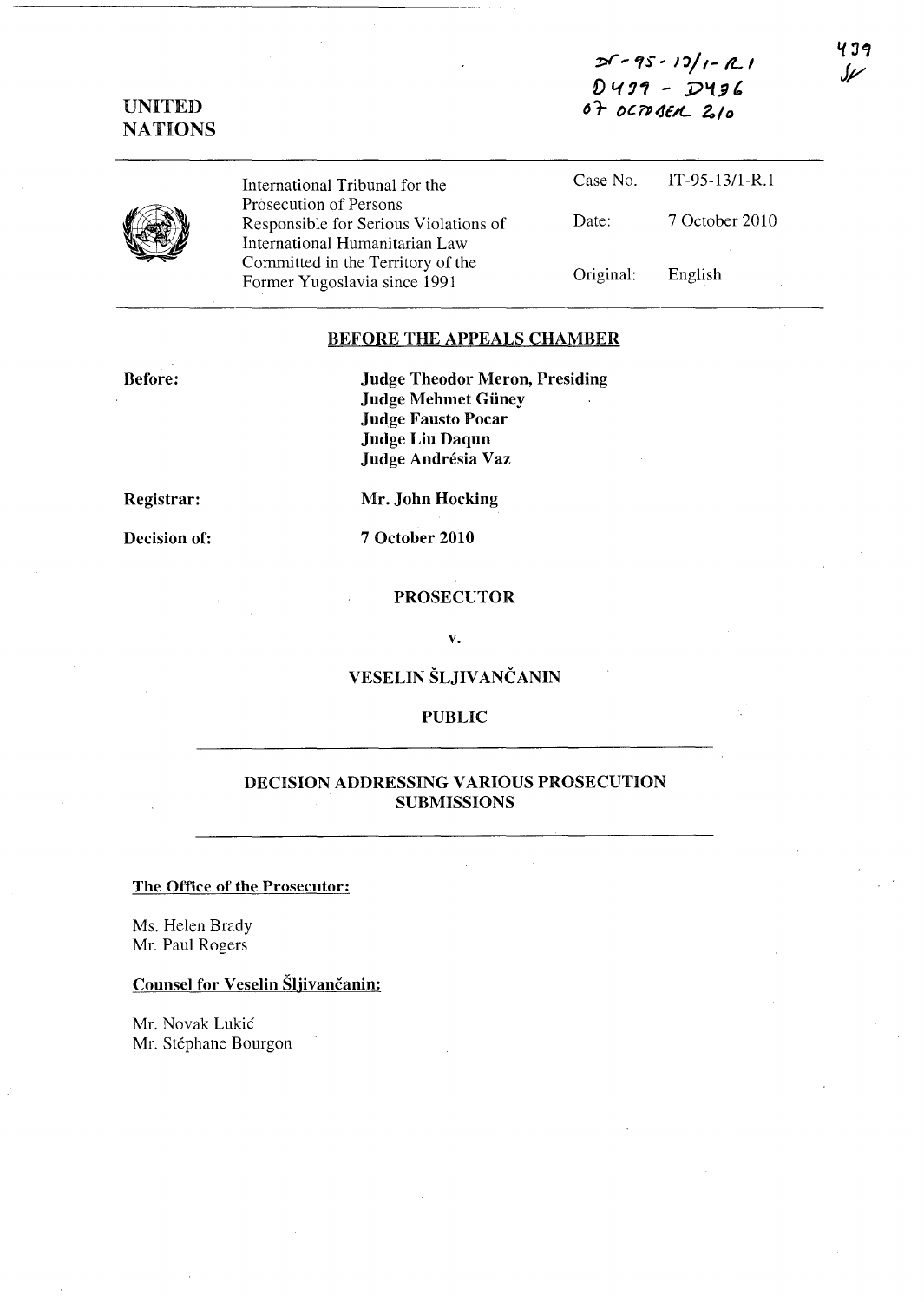**THE APPEALS CHAMBER** of the International Tribunal for the Prosecution of Persons Responsible for Serious Violations of International Humanitarian Law Committed in the Territory of the former Yugoslavia since 1991 ("Appeals Chamber" and "Tribunal", respectively);

**RECALLING** the "Decision with Respect to Veselin Sljivancanin's Application for Review" ("Review Decision") filed on 14 July 2010, which granted Veselin Sljivancanin's ("Sljivancanin") request for a review hearing ("Review Hearing") with respect to his conviction on appeal for aiding and abetting murder as a violation of the laws or customs of war,<sup>1</sup> and the "Order Regarding" Prosecution's Motion for Extension of Time" ("Extension Decision") filed on 23 July 2010, in which the Appeals Chamber directed the parties to submit, by 10 September 2010, "a list of evidence and witnesses, if any, each proposes to introduce at the Review Hearing"; $^{2}$ 

**NOTING** that, pursuant to the Extension Decision, Sljivančanin confidentially filed "Veselin" Sljivancanin's List of Evidence and Witnesses" ("Sljivancanin Submission") on 10 September 2010, in which he asked to adduce the evidence of three witnesses; $3$ 

**RECALLING** the "Decision on Admission of Evidence and Scheduling Order" ("Scheduling Decision") filed on 21 September 2010, which, *inter alia,* admitted certain exhibits identified by the Office of the Prosecutor ("Prosecution"); granted the Prosecution's request to call Reynaud Theunens ("Theunens") as an expert witness during the Review Hearing; instructed the Registrar of the Tribunal ("Registrar") to assign exhibit numbers to the admitted exhibits; and denied Sljivancanin's request to adduce the evidence of the three witnesses identified in the Sljivancanin Submission; $4$ 

**BEING SEISED** of the "Prosecution's Motion to Exclude Witnesses" ("Motion to Exclude") filed confidentially by the Prosecution on 21 September 2010, the "Prosecution's Notice of Submitting Admitted Exhibits, Notice of Lifting of Confidentiality, and Request to Change Status of Exhibit" ("Request to Change Status") filed by the Prosecution on 29 September 2010, and the "Motion for Clarification on Admission of Theunens' *Curriculum Vitae*" ("Motion for Clarification") filed by the Prosecution on 5 October 2010;

<sup>I</sup>*See* Review Decision, pp. 3-4. *See also Prosecutor v. Mile MrkSiG' and Veselin Sljivancanin,* Case No. IT-95-13/l-A, Judgement, 5 May 2009, para. 103, pp. 169-170. Judges Pocar and Vaz dissented on entering the new conviction.

<sup>2</sup> Extension Decision, p. 2. *See also* Review Decision, p. 4.

<sup>&</sup>lt;sup>3</sup> Šljivančanin Submission, para. 2.

*<sup>4</sup> See* Scheduling Decision, p. 2.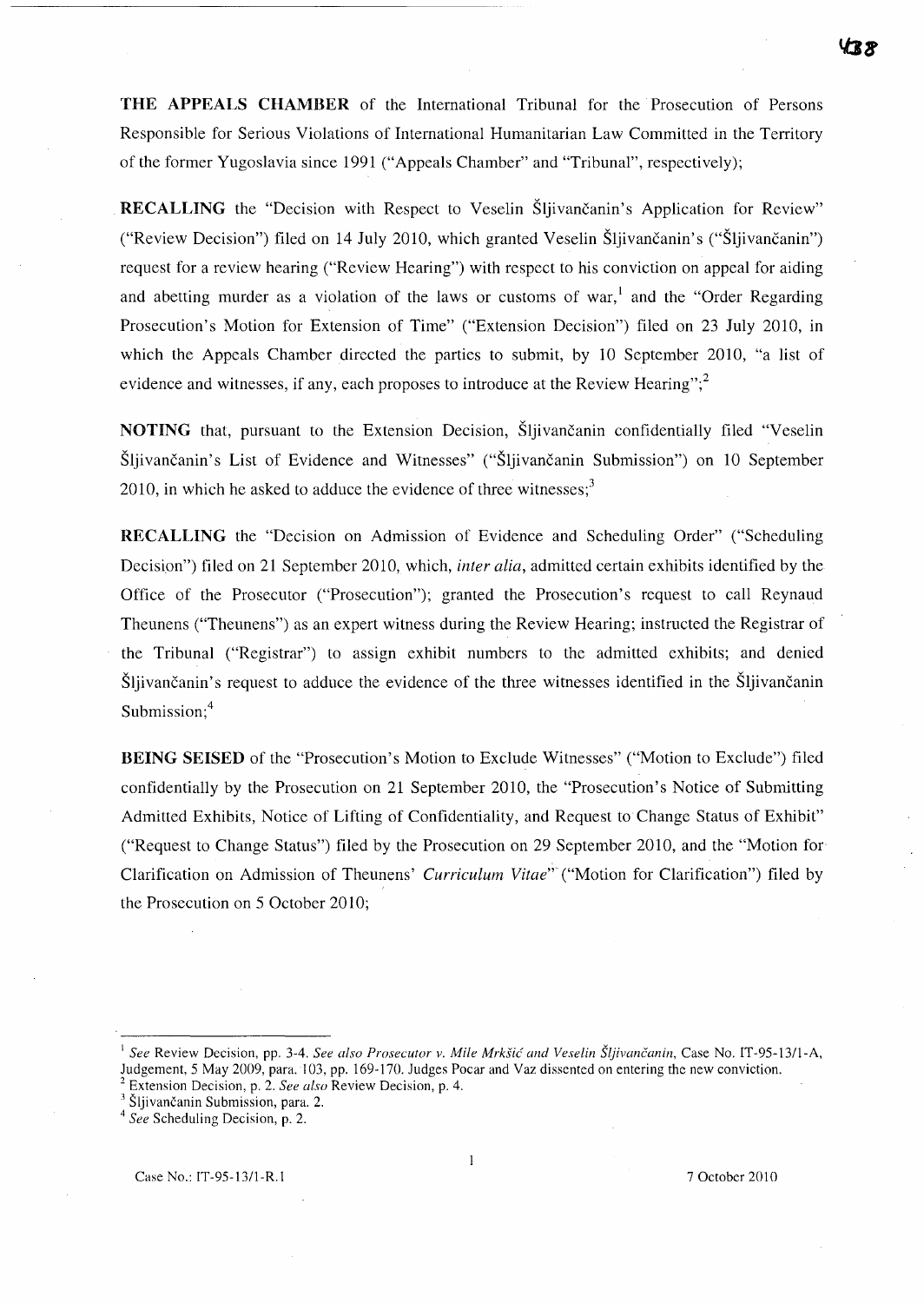43 7

**NOTING** the "Response on Behalf of Veselin Šljivančanin to Prosecution Motion for Clarification" ("Response to Motion for Clarification") filed by Šljivančanin on 6 October 2010;<sup>5</sup>

**NOTING** that, in the Motion to Exclude, the Prosecution asks that the evidence of the three witnesses identified in the Sljivancanin Submission be excluded; $<sup>6</sup>$ </sup>

**CONSIDERING** that the Scheduling Decision denied Sljivancanin's request to adduce the evidence of the three witnesses identified in the Sliivancanin Submission,<sup>7</sup> the Prosecution has since acknowledged that the Motion to Exclude was "superseded by the Appeals Chamber's order",<sup>8</sup> and the Appeals Chamber therefore considers the Motion to Exclude moot;

**NOTING** that, in the Request to Change Status, the Prosecution requests that the Appeals Chamber change the status of an admitted exhibit, Exhibit RP6, to "public", as there are no longer grounds to keep it under seal; $9$ 

**NOTING** that, in the Motion for Clarification, the Prosecution submits that the Scheduling Decision did not expressly address the Prosecution's request to have Theunens's present *curriculum vitae* ("Theunens CV") admitted into evidence, and further submits that the Theunens CV may be "a necessary adjunct" to a report by Theunens, which has already been admitted as Exhibit RP7;<sup>10</sup>

**NOTING** that the Prosecution considers that the Appeals Chamber's Scheduling Decision "implicitly required" admission of the Theunens  $CV_i<sup>11</sup>$ 

**NOTING** that Sljivančanin does not object to the Prosecution's request to have the Theunens CV admitted into evidence; $^{12}$ 

**CONSIDERING** that it is appropriate to consider the Theunens CV in connection with Exhibit RP7;

#### ~OR **THE FOREGOING REASONS,**

**DISMISSES** the Motion to Exclude as moot;

 $<sup>5</sup>$  The Appeals Chamber notes that Šljivančanin has not yet responded to the Motion to Exclude or the Request to</sup> Change Status, but considers that he is not prejudiced by the Appeals Chamber's disposition of these applications in the absence of such response.

Motion to Exclude, paras 1, 2, 11.

<sup>7</sup> Scheduling Decision, p. 2. .

<sup>&</sup>lt;sup>8</sup> Response to Motion on Behalf of Veselin Šljivančanin Concerning the 12 October Review Hearing, 5 October 2010, para. 9.

Request to Change Status, paras 4-6.

<sup>&</sup>lt;sup>10</sup> Motion for Clarification, para. 2.

<sup>&</sup>lt;sup>11</sup> Motion for Clarification, para. 2.

<sup>&</sup>lt;sup>12</sup> Response to Motion for Clarification, para. 2.